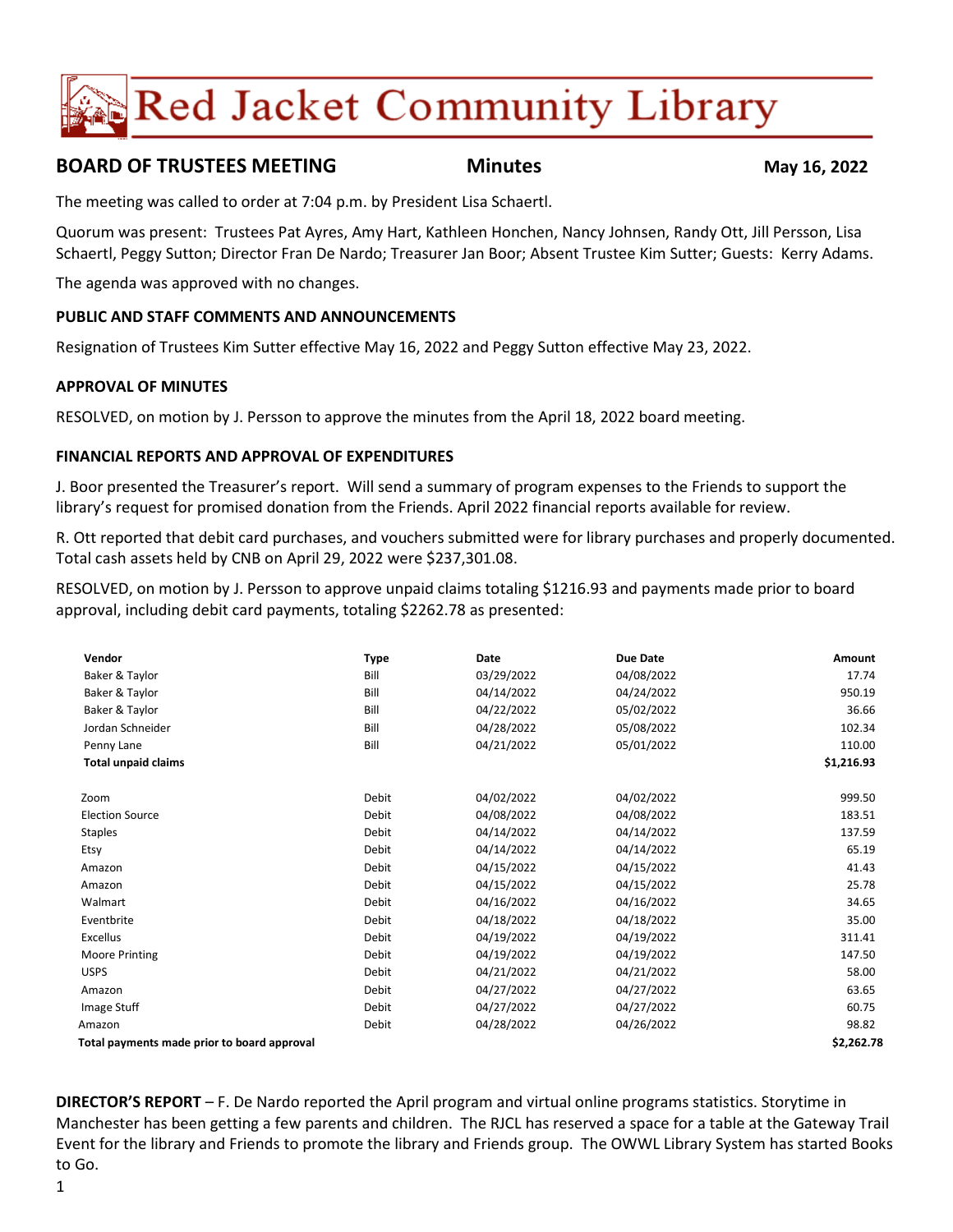Exceptions to the Open Meetings law allowing virtual meetings expire June 8, 2022. The RJCL can continue to have hybrid live/virtual meetings but must comply with new requirements, starting with holding a public hearing then adopting a new policy.

The RJCL continues to post the calendar and events posters at the two post offices, Bliss, the two Village halls, Friendly Village and (depending on the event) asking local shops if we can place a poster in their window. The Friends have been helping bring posters around the two villages. Notices are also posted on the two fire hall electronic signs.

# **COMMITTEE REPORTS:**

**Facilities** – P. Ayres presented the committee report.

Since March 23, 2022 the RJCL has not heard back from the school or their attorney in regard to the decision not to sign the contract due to the limitations that prevent the library in being in compliance with State Education standards and to adequately serve the needs of the community for daytime hours.

Facility options for locations include Budd Park site and the Sanford building. The Committee met with Jennifer Leuke and Nichole Coyne to get an update on where the community center project stands.

**Finance and Audit** – R. Ott presented the committee report.

500-07 Investment Policy presented for first reading. Trustees to review and make comments by next month's meeting. At five-year mark for compliance with the Procurement Policy and need to seek quotes for accounting services and insurance providers (will postpone requests for proposals for insurance providers for one year or until the RJCL is established in a new facility).

**Nominations** – A. Hart presented the committee report.

At next meeting will need a slate of Officers to nominate for President, Vice President and Secretary for election in July. Need to appoint Trustees to fill two vacancies for terms ending June 2023 and June 2026.

**Personnel** – J. Persson presented the committee report.

The Committee decided that mid-year appraisals have been put on hold until next year. Printed copies of the Policies & Procedure manual were printed and provided to Fran and to the staff at the front desk for reference.

# **Long Range Planning (LRP)** – No committee report

**Policy** – No committee report. Next meeting Monday, June 6 at 4 pm.

#### **UNFINISHED BUSINESS**

**Trustee Training and Certifications -** All Trustees to record completion of training on the form in google drive. Trustee training is available from PLS: <https://docs.owwl.org/Community/TrusteeWorkshopResources>

#### **NEW BUSINESS**

RESOLVED, on motion by J. Persson to move to executive session for matters leading to the appointment or employment of a particular person or operation. Entered executive session at 7:45 pm and ended at 8:25 pm